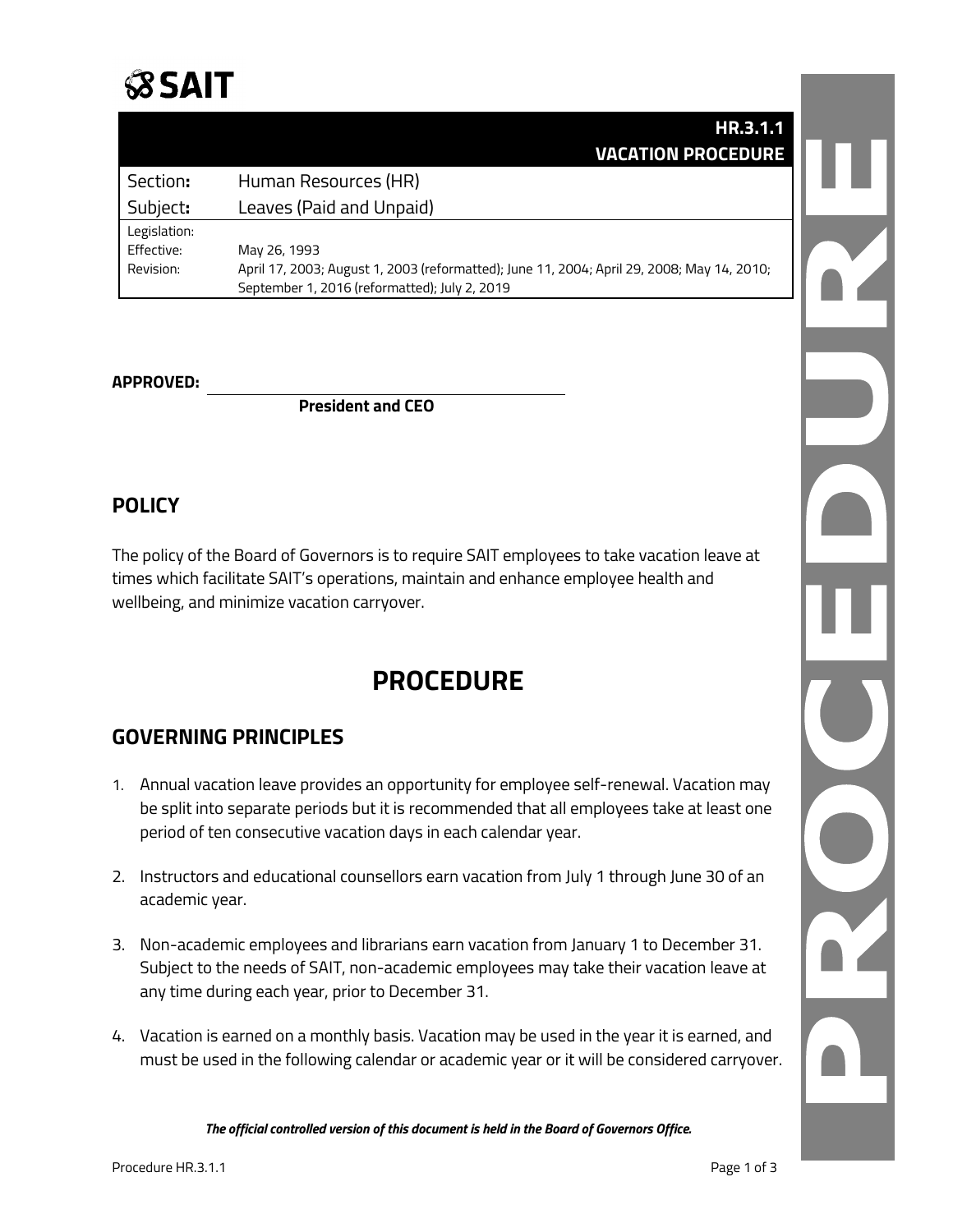

### **PROCEDURE**

- 1. It is the responsibility of the dean, director or designate of each school/department to:
	- a) Ensure that adequate service coverage is maintained during scheduled employee vacations.
	- b) Ensure there is no carryover of vacation, subject to paragraph 5 of this procedure.
	- c) Approve an employee's vacation request before the vacation is taken, and complete the process by approving the vacation time taken upon the employee's return.
- 2. It is the employee's responsibility to:
	- a) Understand vacation entitlements and ensure there is no carryover (subject to paragraph 5 of this procedure).
	- b) Complete the online vacation approval process and obtain appropriate approvals.
- 3. Subject to approval, employees can be advanced their upcoming year's vacation leave entitlement. Should the employee subsequently leave SAIT, used but not earned vacation will be recovered from the employee's final paycheque.
- 4. In exceptional circumstances, there may be vacation carryover. Any vacation carryover must be approved by the appropriate dean, director or designate and vice president. The following situations may be seen as justifying vacation carryover:
	- a) Completion of a contract proposal.
	- b) Delivery of a specific program of instruction.
	- c) Special project.
	- d) Military service.
	- e) Absence due to medical, special, maternity, parental or adoption leaves.
- 5. All vacation carryover approved under paragraph 4 of this procedure must be taken within six months of the end of the year in which the vacation would otherwise have been taken.
- 6. Employees who are incapacitated through accident or illness while on vacation leave may have vacation leave reinstated, subject to paragraph 8 of this procedure, for any period of

*The official controlled version of this document is held in the Board of Governors Office.*